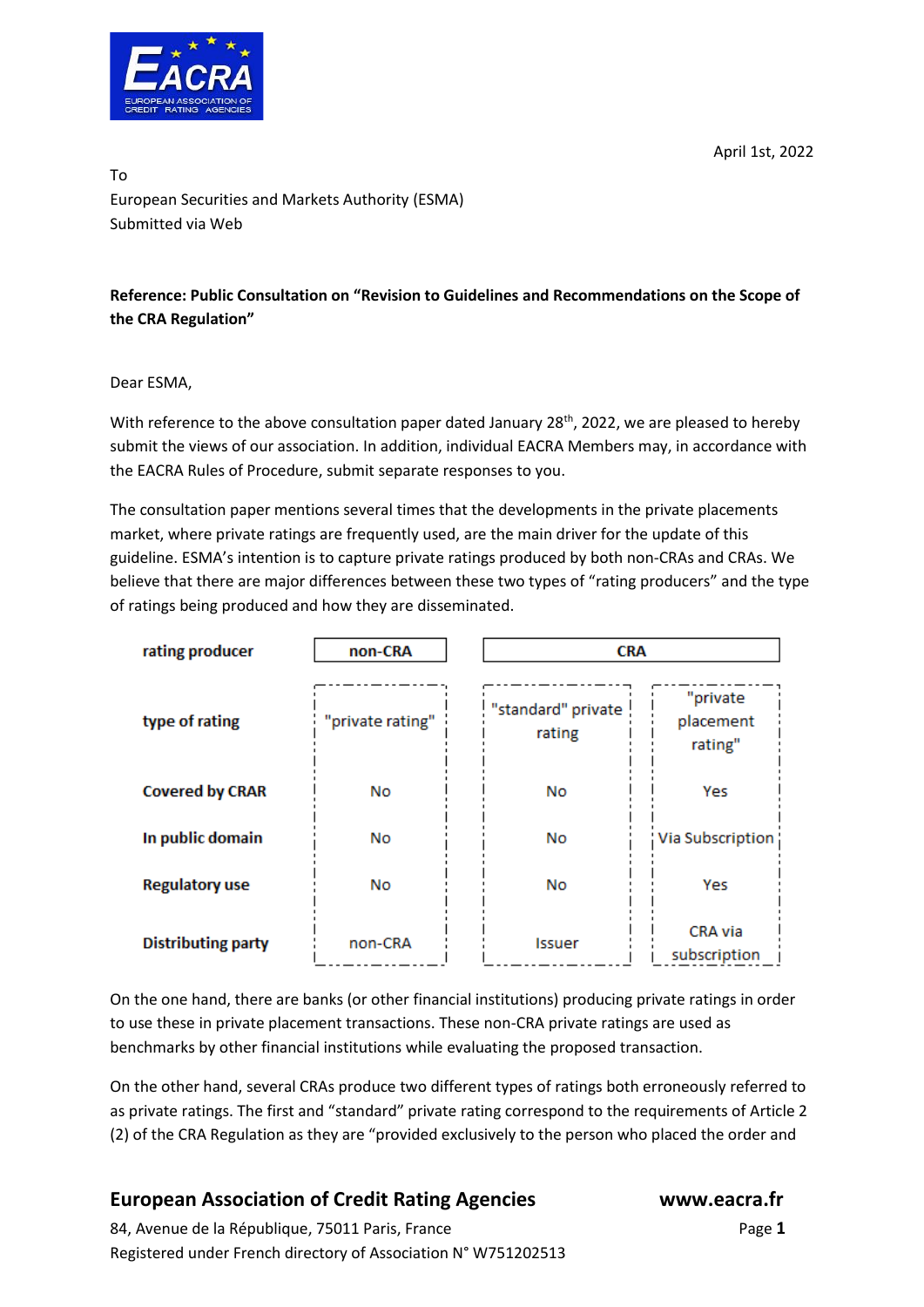

which are not intended for public disclosure or distribution by subscription". The second relates to ratings with disclosure via (sometimes limited) subscription in the context of private placements. While the first is outside of the scope of the CRA regulation, the second is covered by the CRA regulation and may be used for regulatory purposes.

A key difference of private ratings produced by non-CRAs and by CRAs lies in the availability of the mapping of credit ratings to regulatory credit quality steps. In the case of CRAs, European Supervisory Authorities provide a mapping of the ratings, thereby providing to potential investors a clear and objective indication of the credit quality step, and thereby capital requirements. In the case of non-CRAs, no mapping is available, and therefore the private rating can only be used as a rating indication. Additionally, "private placement ratings" produced by CRAs are monitored and are therefore also suited for secondary market transactions.

Our responses below take the perspective of a CRA producing a "standard" private rating unless stated explicitly otherwise.

## **Q1 Do you agree with ESMA's interpretation of "produced pursuant to an individual order"? If you do not agree, please explain.**

Referring to § 27 and § 28 of the Consultation Paper outlining ESMA's expectations regarding a private rating being produced pursuant to an individual order, we confirm that our Members always use written contracts with the requesting party for the provision of a private rating. In terms of process, CRAs are approached by the requesting party (most frequently the issuer itself or its related third party) for the provision of the private rating. The CRA then provides a contract to the requesting party outlining the key terms and conditions of the service (usually indicating that the private rating should not be disclosed publicly). The requesting party thereafter confirms the service request by signing the contract. In our view, the proposed amendment to § 14 of the guideline<sup>1</sup> is not reflective of the standard process followed by CRAs.

Based on market experience, we note that issuers wish to withdraw their credit ratings from the public domain from time to time, but still wants to receive independent and objective creditworthiness assessments from a reputable provider. In such a case, the initial contract for the provision of a public rating is being amended to reflect the private nature of the rating going forward. Similarly, a new client may initially request a private rating from a CRA and later request the rating being made public<sup>2</sup> – such a situation is equally addressed through the amendment of the initial contract. We kindly request a clarification from your side that the above examples are compliant with the spirit and the text of the CRA Regulation. More precisely, kindly confirm that a new contract is not necessary and therefore, the CRA is not required to rerun the rating process.

 $1$  Page 20 of the consultation paper states: "The private credit rating should only be produced following an explicit order, formalised through an agreement consisting of a written request from the person placing the order and a formal written acceptance by the ratings provider."

 $2$  In order to cover all possible scenarios, a new client also may contract a CRA for a credit rating and thereafter decide not to publish but to maintain the rating on a private basis. In such a case, the initial contract is being amnded.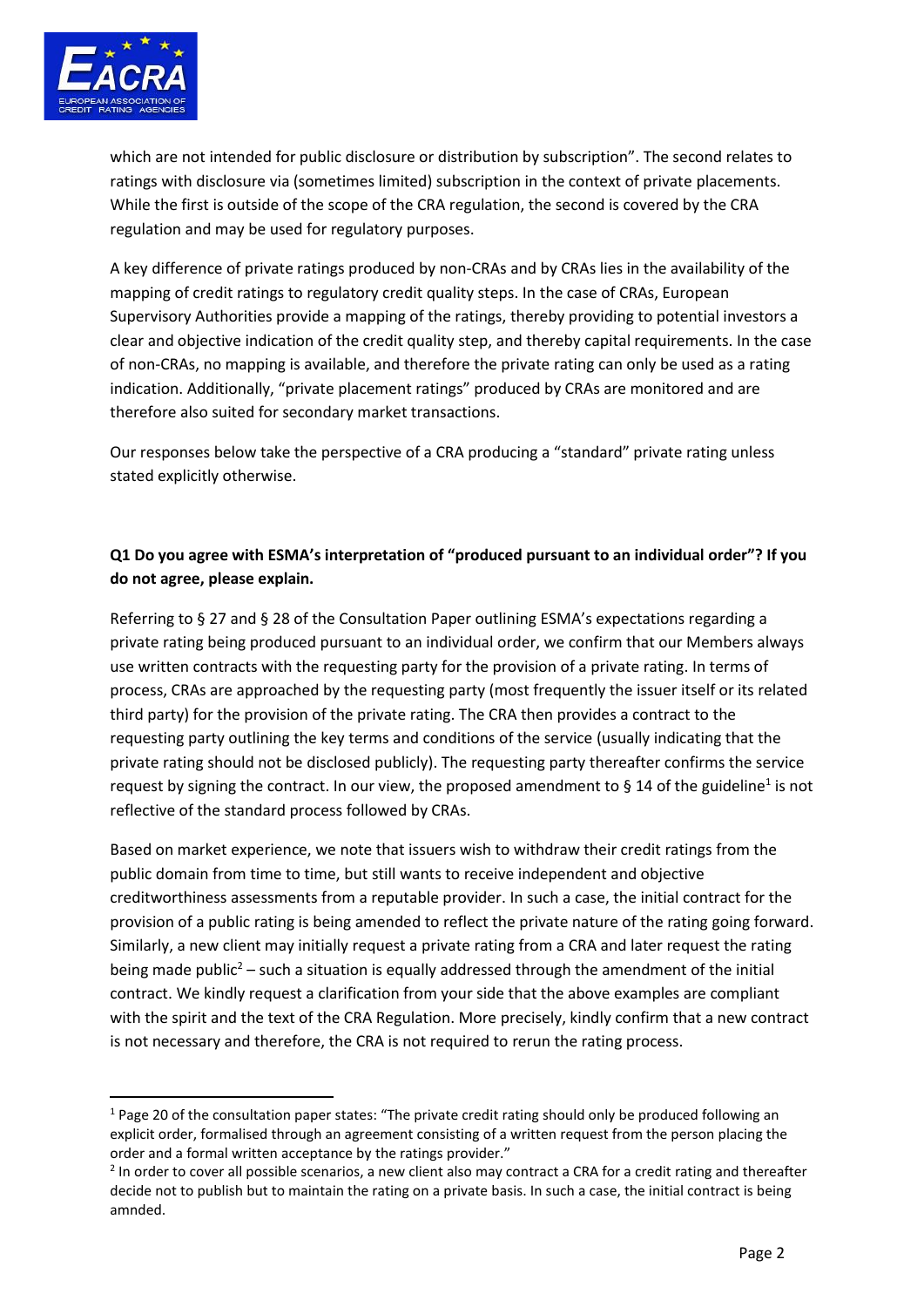

## **Q2 Do you agree with ESMA's interpretation of "provided exclusively to the person who placed the order"? If you do not agree, please explain.**

Given that private ratings are not intended for general public disclosures (e.g. at the website of the CRA, the website of the requesting party, press releases etc.), the contract between the CRA and the requesting party already now includes provisions explicitly stating the private nature of such ratings. In view of the 2013 Guidelines on the scope of the CRA regulation currently in force, CRA may inform the requesting party that it is allowed to share the private rating with a limited number of third parties on a strictly confidential basis. Whether a specific additional Non-Disclosure Agreement restating the same objective is required may depend on the legal requirements and the legal habits in the different EU Member States. In case your institution believes that a Non-Disclosure Agreement is a must, we kindly ask you to clarify which elements are required therein in order to satisfy your expectations.

Additionally, a CRA may receive requests for a private rating on the same entity from 2 different (non-related) requesting parties within a short period of time. As the entity analysed remains the same, given that CRAs apply their methodologies in a consistent manner, the output of the analysis (the private rating and the documentation explaining the rationale for the rating) should equally be the same. It is therefore unclear to us why the CRA should undertake the rating process again in order to come up with the same result. Furthermore, since the CRA is bound by the confidentiality undertaking towards both clients, the CRA is not allowed to inform these clients that another client has also received the private rating.

With reference to § 15 of the guideline<sup>3</sup> requiring CRAs to assess whether the requesting party has the intention to bring the private rating into the public domain or to use it for regulatory purposes, we bring to the attention of issuers and banks that private ratings are not covered by the CRA Regulation and that these private ratings cannot therefore be used for regulatory purposes<sup>4</sup>. Additionally, CRAs have usually not the information on whether a requesting party breached a confidentiality agreement by bringing a private rating into the public domain in the past. In fact, such a past pattern may not preclude future intentions.

<sup>&</sup>lt;sup>3</sup> Page 20 of the consultation paper, states the following: "When issuing private credit ratings, credit rating agencies should assess whether the person who placed the order, as recipient of the private credit rating, has any intention to use the rating in a way that would bring it into the public domain or to use it for regulatory purposes. Where the credit rating agencies can reasonably conclude that a private credit rating could be disclosed to the public, for instance taking into account that the same client already breached the duty of confidentiality in the past, ESMA recommends as a best practice that credit rating agencies should put in place the necessary measures to avoid such disclosure or refrain from issuing that rating".

<sup>4</sup> Competent Authorities responsible for monitoring the use of credit ratings are best placed to inform their supervised entities that private ratings cannot be used for regulatory purposes and clarify that the private ratings in fact correspond to "unrated" entities from a regulatory perspective. Competent Authorities should act in case a supervised entity repeatedly ignores this legal requirement.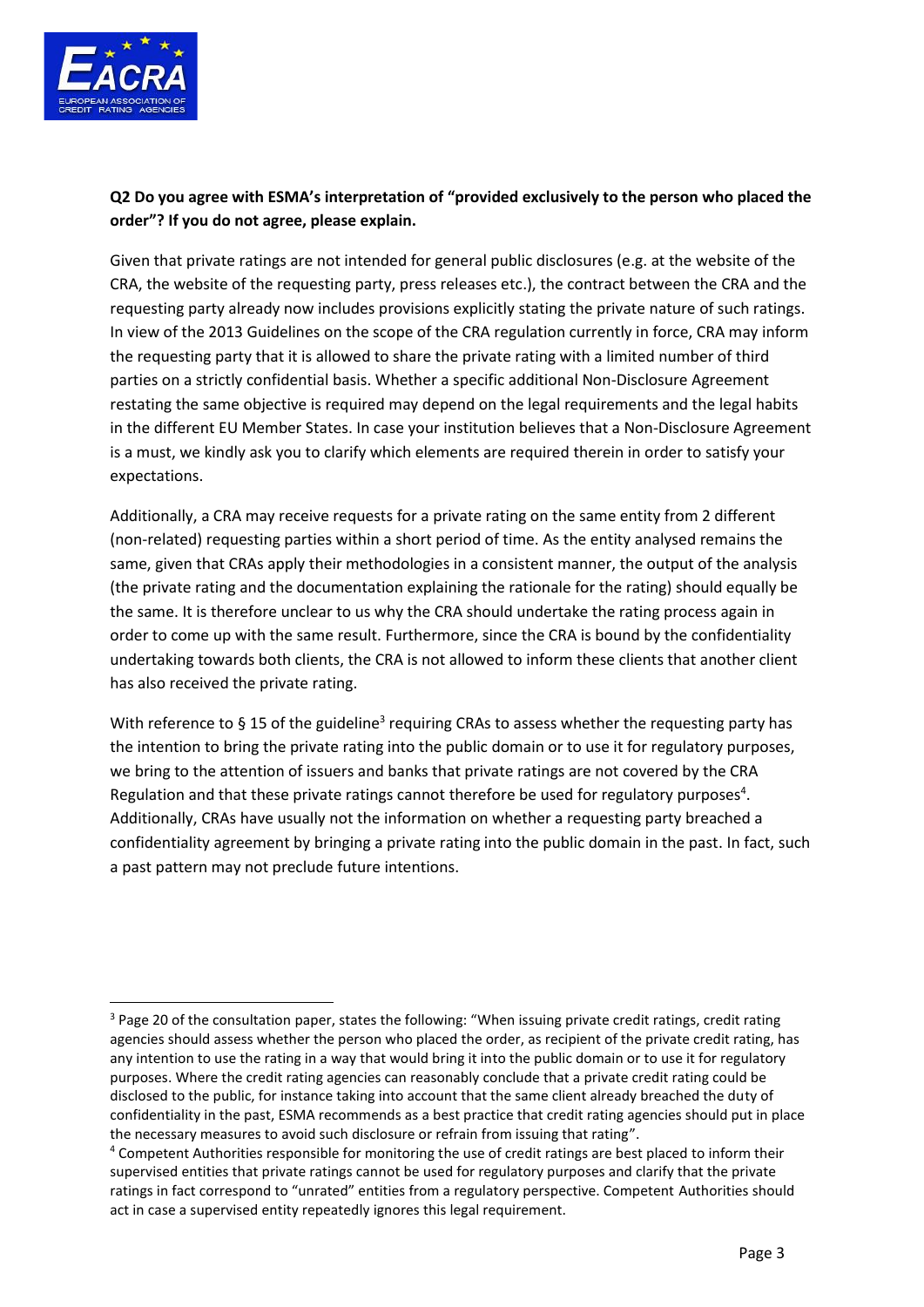

## **Q3 Do you agree that setting a 150 natural persons limit for sharing the private credit rating with third parties would be adequate? If you do not agree, please explain.**

We would strongly prefer defining the threshold based on legal entities instead of natural persons. The background for this request is based on the different sizes and complexities of financial market participants.

If the requesting party shares the private rating with a person working for a large and complex entity, it is likely that that person will need to forward the private rating to numerous other persons within the entity in order to make full use of the private rating. On the other hand, if the requesting party shares the private rating with a small, less sophisticated financial market participant, we proceed from the assumption that the private rating will be disseminated within that organisation on a limited basis only. Additionally, § 38 of the consultation paper cites cases where the rating is distributed even further e.g. to co-financing institutions, subsidiaries or investors in the secondary market.

The requesting party of the private rating can therefore hardly anticipate how many persons within one legal entity will see/receive the private rating and therefore can hardly ensure that the threshold of maximum 150 natural persons is being adhered to. Finally, it is unclear how the party disseminating the private rating can track who forwarded the private rating and to how many other persons. We therefore propose to clarify in the guideline that the private rating can be shared within an organisation or with other third parties only on a "need-to-know basis"<sup>5</sup>.

With reference to non-CRAs producing private ratings, given ESMA's goal of investor protection, we recommend that the distribution threshold should be set at maximum 30 legal persons. Additionally, the distribution of the private ratings should be restricted to qualified investors having their own internal credit assessment models.

# **Q4 Do you agree with the onus on the rating producer to monitor the distribution of the private credit ratings to third parties? If you do not agree, please explain.**



Based on the wording of § 14 of the guideline<sup>6</sup>, the following chart outlines the different stakeholders and their roles:

<sup>&</sup>lt;sup>5</sup> Such an approach would also cover the case of silent co-financing arrangements.

<sup>6</sup> Page 20 of the consultation paper states the following: "For instance, when applying for a loan, the recipient of a private credit rating may share his rating with his bank on a strictly confidential basis, or a bank can circulate a private credit rating to a restricted number of other banks for the purposes of a business transaction".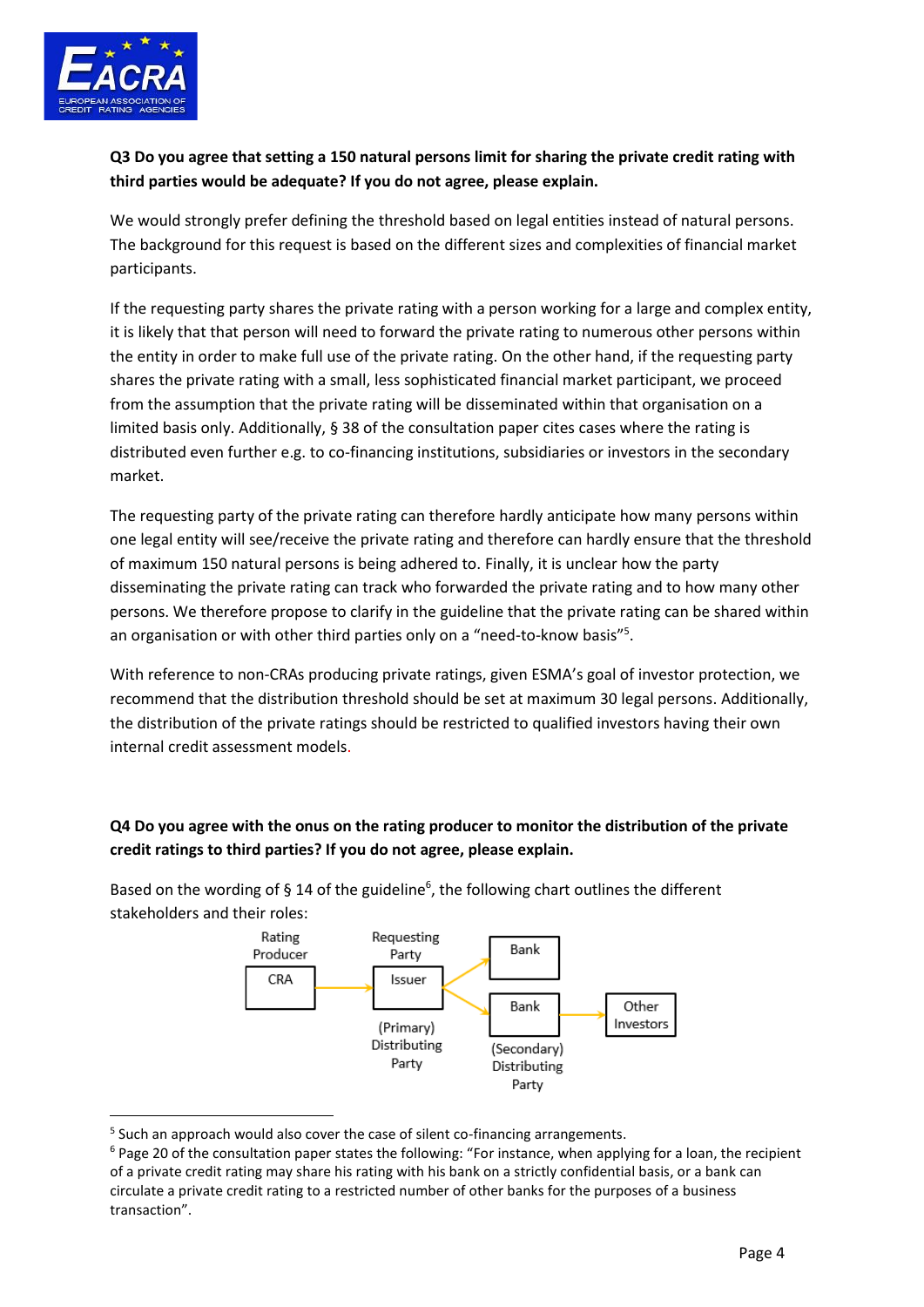

As can be seen from the chart, in the case of CRAs being the "rating producer", the role of distributing party lies first with the issuer (the requesting party) and, in a second step, with banks distributing the rating to other investors. As such, the CRA is poorly positioned to monitor the distribution of the private credit rating to third parties. Requiring the CRA to monitor the distribution of the private rating is technically extremely difficult and results in very high administrative costs. Additionally, with reference to Question 2 above, we would like to recall that CRAs are allowed to provide the private rating exclusively to the requesting party.

Furthermore, we highlight that CRAs have only a contractual relationship with the requesting party and no relation at all with the third parties potentially receiving the private rating from the requesting party. CRAs can therefore hardly monitor the distribution of the rating nor require corrective measures from any third party directly. Therefore, we strongly recommend placing the responsibility for monitoring the distribution of the private credit rating with the distributing party (the issuer or the bank as the case may be).

CRAs could potentially monitor on a best-effort basis whether a private rating has been disclosed publicly. As CRAs will most likely not be able to identify who breached the confidential nature of the private rating, we propose that the CRA, upon becoming aware of the breach, informs the requesting party and ESMA about this event. The requesting party and ESMA could thereafter take the necessary steps to bring the private rating out of the public domain. In any case, the CRAs cannot be held liable for the publication of a private rating by a third party.

## **Q5 Do you agree that ESMA's proposed approach is reflective of your interactions with rating producers and that the market would benefit from such a clarification?**

No comment as this question is addressed to Issuers and Users of private credit ratings.

### **Q6 Do you have any comments on the CBA outlined under the preferred option?**

We welcome that ESMA has not retained Option 3 (guidance through a new Q+A) and that ESMA has opted to consult publicly on the proposed revision of the guideline. Given ESMAs wish to receive external input, we would appreciate if the updated guidelines takes into account the comments in this letter.

We further welcome that ESMA has not retained Option 1 (no change to the current guideline) as we think that proper guidance to non-CRAs producing private ratings is a good development. In fact, we believe that non-CRAs producing regularly private ratings for private placement should seek registration as CRA with ESMA for this type of service. Such an approach would fundamentally contribute to improved investors protection as well as contribute to a level playing field between these non-CRAs and already registered CRAs.

For CRAs, the key difference between the existing and the proposed updated guideline lies in the envisaged obligation to monitor the distribution of the private rating. The cost-benefits analysis in the consultation paper does not quantify the costs of this envisaged requirement. We believe that